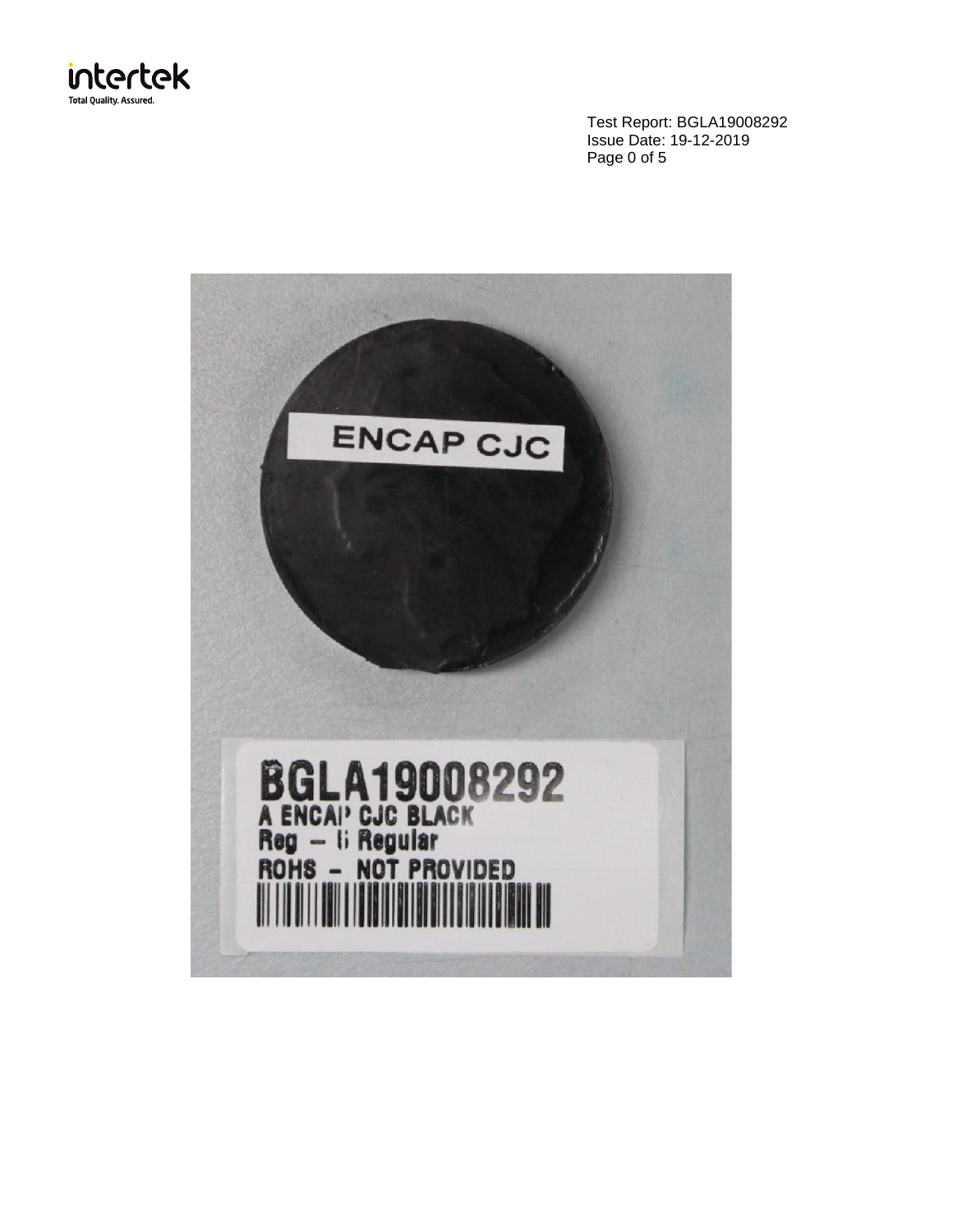

Test Report: BGLA19008292 Issue Date: 19-12-2019 Page 1 of 5

## **RAND POLYPRODUCTS PVT. LTD/PUNE**

3A/2. Old Gate No. 1649, Village Ghoawade, Pune, Maharashtra, 412108, India Attn: Mr. Rajiv Dongre, Mr Nayak U.V

# **SELF REFERENCE**

| <b>Sample Description:</b> | One Piece of ENCAP CJC BLACK Sample Submitted.<br>Tested Component: [A]: ENCAP CJC BLACK |
|----------------------------|------------------------------------------------------------------------------------------|
| Manufacturer's Name:       | Not Provided                                                                             |
|                            |                                                                                          |
| Color:                     | A: ENCAP CJC BLACK                                                                       |
| Batch No:                  | Not Provided                                                                             |
| End Use                    | Not Provided                                                                             |
| <b>Season</b>              | Not Provided                                                                             |
| Country of Destination     | India                                                                                    |
| Date of Receipt:           | 14/12/2019                                                                               |
| Issued by:                 | Intertek India Pvt. Ltd.,                                                                |
|                            |                                                                                          |

| <b>TESTED SAMPLE</b> | <b>STANDARD</b>                                                   | <b>RESULTS</b> |
|----------------------|-------------------------------------------------------------------|----------------|
| Г1 <sup>-</sup>      | RoHS Annex II of 2011/65/EU and Amendment<br>(EU) 2015/863 RoHS-3 | <b>PASS</b>    |

**AUTHORIZED BY FOR INTERTEK INDIA PRIVATE LIMITED [ANALYTICAL – BANGALORE]**

 $10/20$  $\mathbb{R}^3$ 

**AATHEESWARAN S Laboratory Manager - Analytical**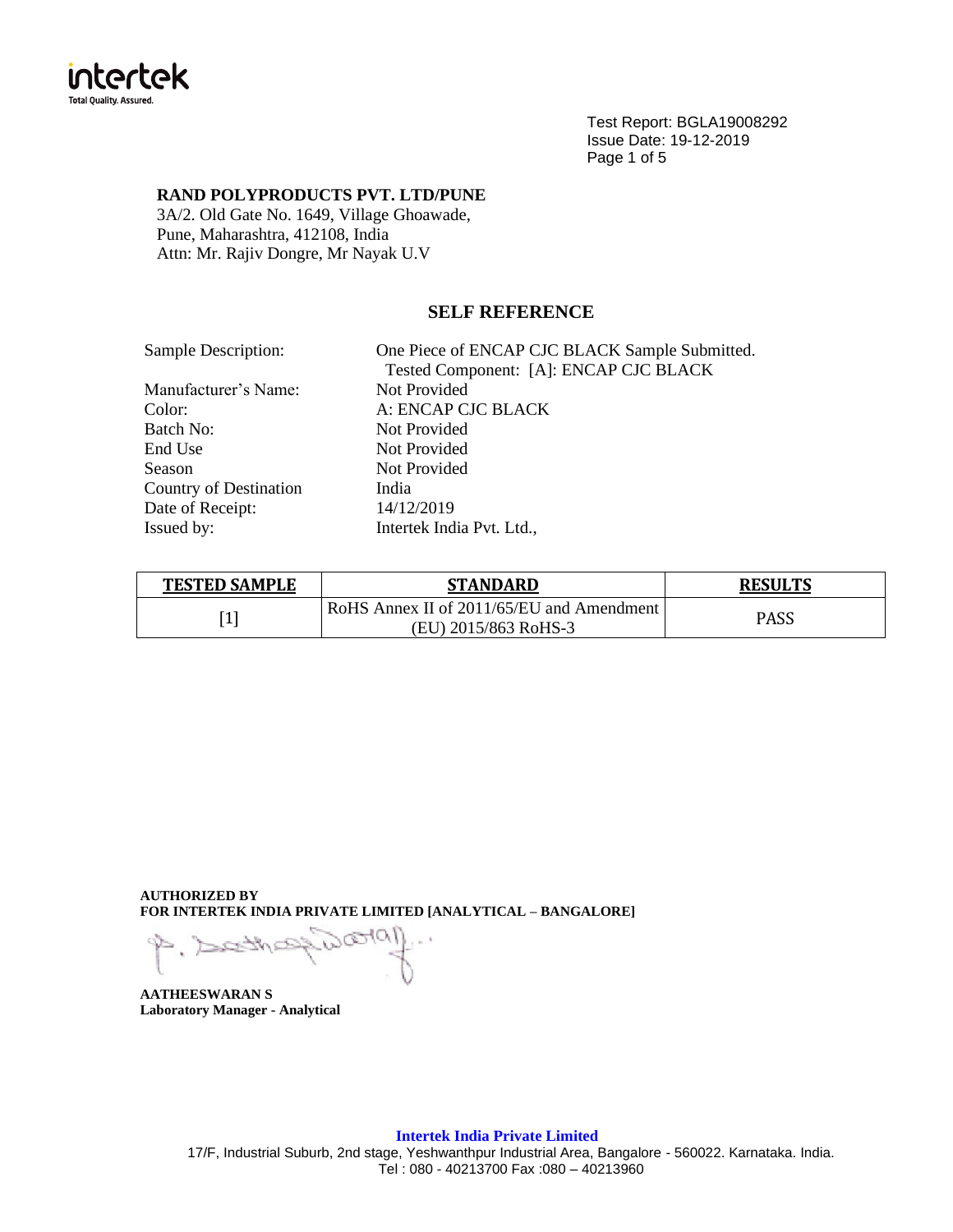

Test Report: BGLA19008292 Issue Date: 19-12-2019 Page 2 of 5

#### **Test Result Summary:**

| <b>Test Item</b>             | Unit            | <b>Test Method</b>                                                                                                                                                                            | Result    | <b>RL</b>      |  |  |  |
|------------------------------|-----------------|-----------------------------------------------------------------------------------------------------------------------------------------------------------------------------------------------|-----------|----------------|--|--|--|
|                              |                 |                                                                                                                                                                                               | [A]       |                |  |  |  |
| <b>Heavy Metal</b>           |                 |                                                                                                                                                                                               |           |                |  |  |  |
| Cadmium (Cd) Content         | ppm             | With reference to IEC 62321-5:<br>2013, by microwave or acid<br>digestion and determined by ICP-<br>OES.                                                                                      | ND.       | $\overline{2}$ |  |  |  |
| Lead (Pb) Content            | ppm             | With reference to IEC 62321-5:<br>2013, by microwave or acid<br>digestion and determined by ICP-<br>OES.                                                                                      | <b>ND</b> | 2              |  |  |  |
| Mercury (Hg) Content         | ppm             | With reference to IEC 62321-<br>$4:2013+AMD1:2017$ , by microwave<br>or acid digestion and determined<br>by ICP-OES.                                                                          | <b>ND</b> | 2              |  |  |  |
| Chromium VI (Cr6+) Content   | ppm             | With reference to IEC 62321-7-2:<br>2017, organic solvent was used to<br>dissolve or swell sample matrix,<br>followed by alkaline digestion and<br>determined by UV-Vis<br>Spectrophotometer. | <b>ND</b> |                |  |  |  |
| Chromium VI (Cr6+) Content @ | $\mu$ g/<br>cm2 | With reference to IEC 62321-7-1:<br>2015, by boiling water extraction<br>and determined by UV-Vis<br>Spectrophotometer or visual<br>observation.                                              |           | 0.10           |  |  |  |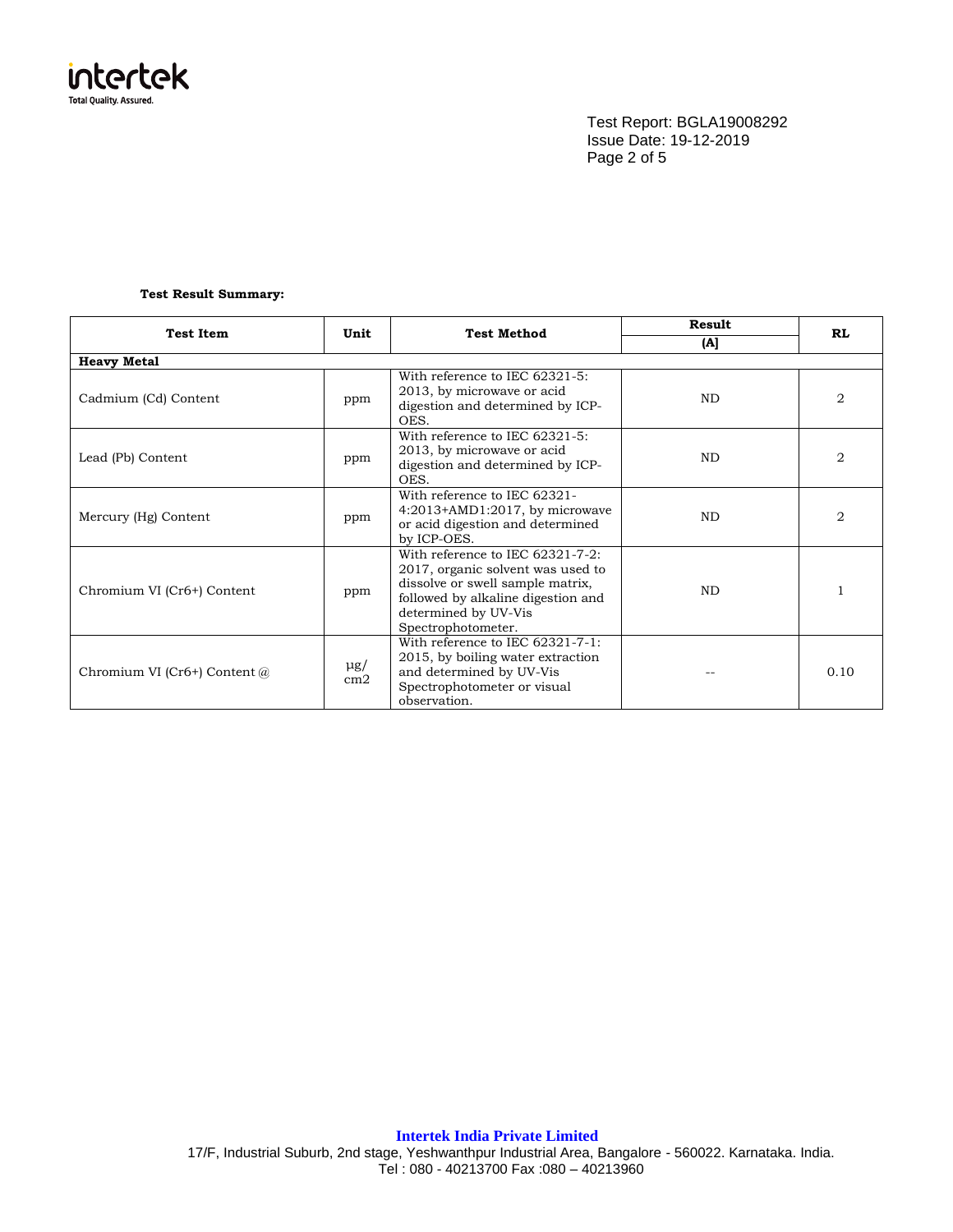

Test Report: BGLA19008292 Issue Date: 19-12-2019 Page 3 of 5

| <b>Test Item</b>                              | Unit | <b>Test Method</b>                                                | Result    | RL             |  |  |  |
|-----------------------------------------------|------|-------------------------------------------------------------------|-----------|----------------|--|--|--|
|                                               |      |                                                                   | (A)       |                |  |  |  |
| <b>Polybrominated Biphenyls (PBBs)</b>        |      |                                                                   |           |                |  |  |  |
| Monobrominated Biphenyls (MonoBB)             | ppm  |                                                                   | <b>ND</b> | 5              |  |  |  |
| Dibrominated Biphenyls<br>(DiBB)              | ppm  |                                                                   | <b>ND</b> | 5              |  |  |  |
| <b>Tribrominated Biphenyls</b><br>(TriBB)     | ppm  | With reference to IEC 62321-6:                                    | <b>ND</b> | 5              |  |  |  |
| Tetrabrominated Biphenyls (TetraBB)           | ppm  | 2015, by solvent extraction and                                   | <b>ND</b> | 5              |  |  |  |
| Pentabrominated Biphenyls (PentaBB)           | ppm  | determined by GC-MS and further<br>HPLC-DAD confirmation when     | <b>ND</b> | 5              |  |  |  |
| Hexabrominated Biphenyls (HexaBB)             | ppm  | necessary.                                                        | ND        | 5              |  |  |  |
| Heptabrominated Biphenyls (HeptaBB)           | ppm  |                                                                   | <b>ND</b> | 5              |  |  |  |
| Octabrominated Biphenyls (OctaBB)             | ppm  |                                                                   | ND        | 5              |  |  |  |
| Nonabrominated Biphenyls (NonaBB)             | ppm  |                                                                   | <b>ND</b> | $\overline{5}$ |  |  |  |
| Decabrominated Biphenyl (DecaBB)              | ppm  |                                                                   | <b>ND</b> | 5              |  |  |  |
| <b>Polybrominated Diphenyl Ethers (PBDEs)</b> |      |                                                                   |           |                |  |  |  |
| Monobrominated Diphenyl Ethers<br>(MonoBDE)   | ppm  |                                                                   | ND        | 5              |  |  |  |
| Dibrominated Diphenyl Ethers<br>(DiBDE)       | ppm  |                                                                   | <b>ND</b> | 5              |  |  |  |
| Tribrominated Diphenyl Ethers<br>(TriBDE)     | ppm  |                                                                   | <b>ND</b> | 5              |  |  |  |
| Tetrabrominated Diphenyl Ethers<br>(TetraBDE) | ppm  |                                                                   | <b>ND</b> | 5              |  |  |  |
| Pentabrominated Diphenyl Ethers<br>(PentaBDE) | ppm  | With reference to IEC 62321-6:<br>2015, by solvent extraction and | <b>ND</b> | 5              |  |  |  |
| Hexabrominated Diphenyl Ethers<br>(HexaBDE)   | ppm  | determined by GC-MS and further<br>HPLC-DAD confirmation when     | <b>ND</b> | 5              |  |  |  |
| Heptabrominated Diphenyl Ethers<br>(HeptaBDE) | ppm  | necessary.                                                        | <b>ND</b> | 5              |  |  |  |
| Octabrominated Diphenyl Ethers<br>(OctaBDE)   | ppm  |                                                                   | <b>ND</b> | 5              |  |  |  |
| Nonabrominated Diphenyl Ethers<br>(NonaBDE)   | ppm  |                                                                   | <b>ND</b> | 5              |  |  |  |
| Decabrominated Diphenyl Ether<br>(DecaBDE)    | ppm  |                                                                   | ND        | 5              |  |  |  |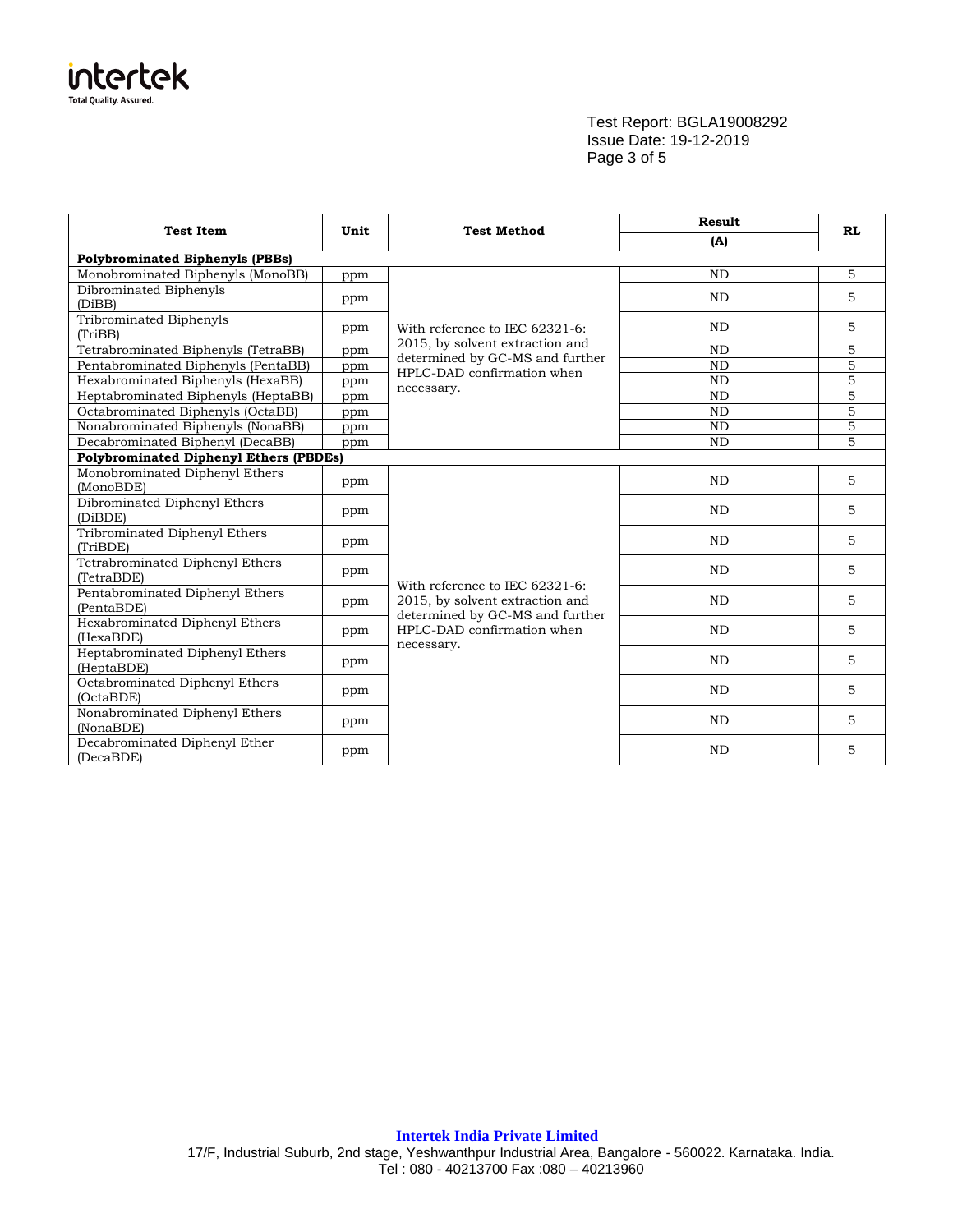

## Test Report: BGLA19008292 Issue Date: 19-12-2019 Page 4 of 5

| <b>Test Item</b>                  | Unit | <b>Test Method</b>                                                | Result | RL |  |  |
|-----------------------------------|------|-------------------------------------------------------------------|--------|----|--|--|
|                                   |      |                                                                   | (A)    |    |  |  |
| <b>Phthalates</b>                 |      |                                                                   |        |    |  |  |
| Di(2-ethylhexyl) Phthalate (DEHP) | ppm  |                                                                   | ND     | 50 |  |  |
| Dibutyl Phthalate (DBP)           | ppm  | With reference to IEC 62321-<br>8:2017, by solvent extraction and | ND     | 50 |  |  |
| Benzyl Butyl Phthalate (BBP)      | ppm  | determined by GC-MS.                                              | ND     | 50 |  |  |
| Diisobutyl Phthalate (DIBP)       | ppm  |                                                                   | ND     | 50 |  |  |

| Remarks: | ppm | $l =$ | Parts per million based on weight of tested sample $=$ mg/kg |  |
|----------|-----|-------|--------------------------------------------------------------|--|
|          | ND  | $=$   | Not detected                                                 |  |
|          | RL  | $=$   | Reporting limit, quantitation limit of analyte in sample     |  |
|          |     | $=$   | Failed component                                             |  |

#### @ The explanation of Chromium VI (Cr6+) analysis results

| Colorimetric result                                        | Oualitative<br>Result | Explanation                                                                                                                                                                                                      |
|------------------------------------------------------------|-----------------------|------------------------------------------------------------------------------------------------------------------------------------------------------------------------------------------------------------------|
| $< 0.10 \mu g/cm2$                                         | Negative              | The result of sample is negative for $Cr(VI)$ . The sample coating is considered a non- $Cr(VI)$ based<br>coating.                                                                                               |
| $\geq 0.10 \,\mathrm{µg/cm2}$<br>and $\leq 0.13 \mu$ g/cm2 | Inconclusive          | The result of sample is considered to be inconclusive. If addition samples are available,<br>recommend to add trials and get the average result for the final determination.                                     |
| $> 0.13 \mu g/cm2$                                         | Positive              | The result of sample is positive for Cr(VI). The sample coating is considered to contain Cr(VI).<br>A result expresses as Positive, while not an actual value, which indicates a visual observation<br>was used. |